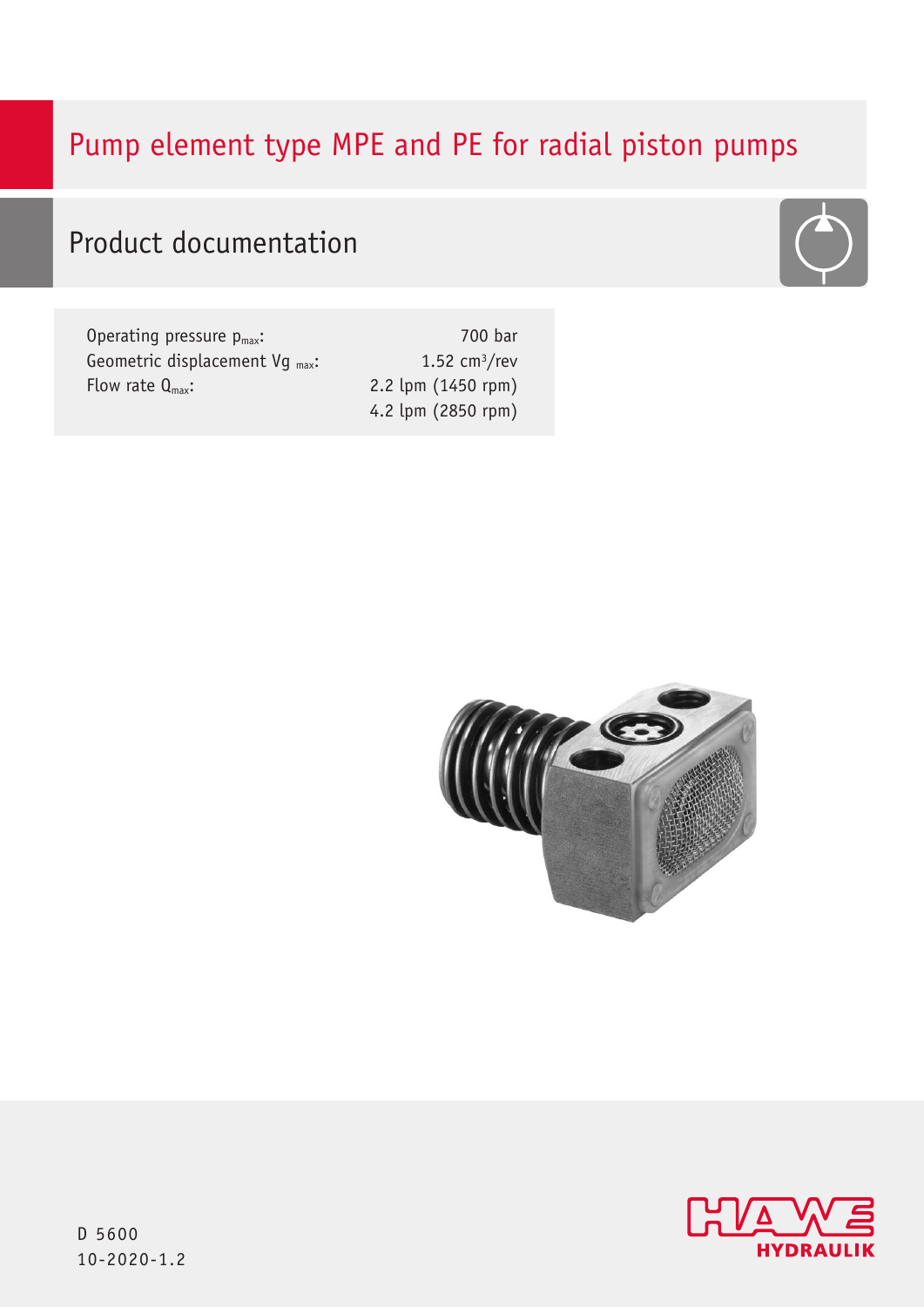

© by HAWE Hydraulik SE.

The reproduction and distribution of this document as well as the use and communication of its contents to others without explicit authorisation is prohibited.

Offenders will be held liable for the payment of damages.

All rights reserved in the event of patent or utility model applications.

Brand names, product names and trademarks are not specifically indicated. In particular with regard to registered and protected names and trademarks, usage is subject to legal provisions.

HAWE Hydraulik respects these legal provisions in all cases.

Printing date / document generated on: 26.10.2020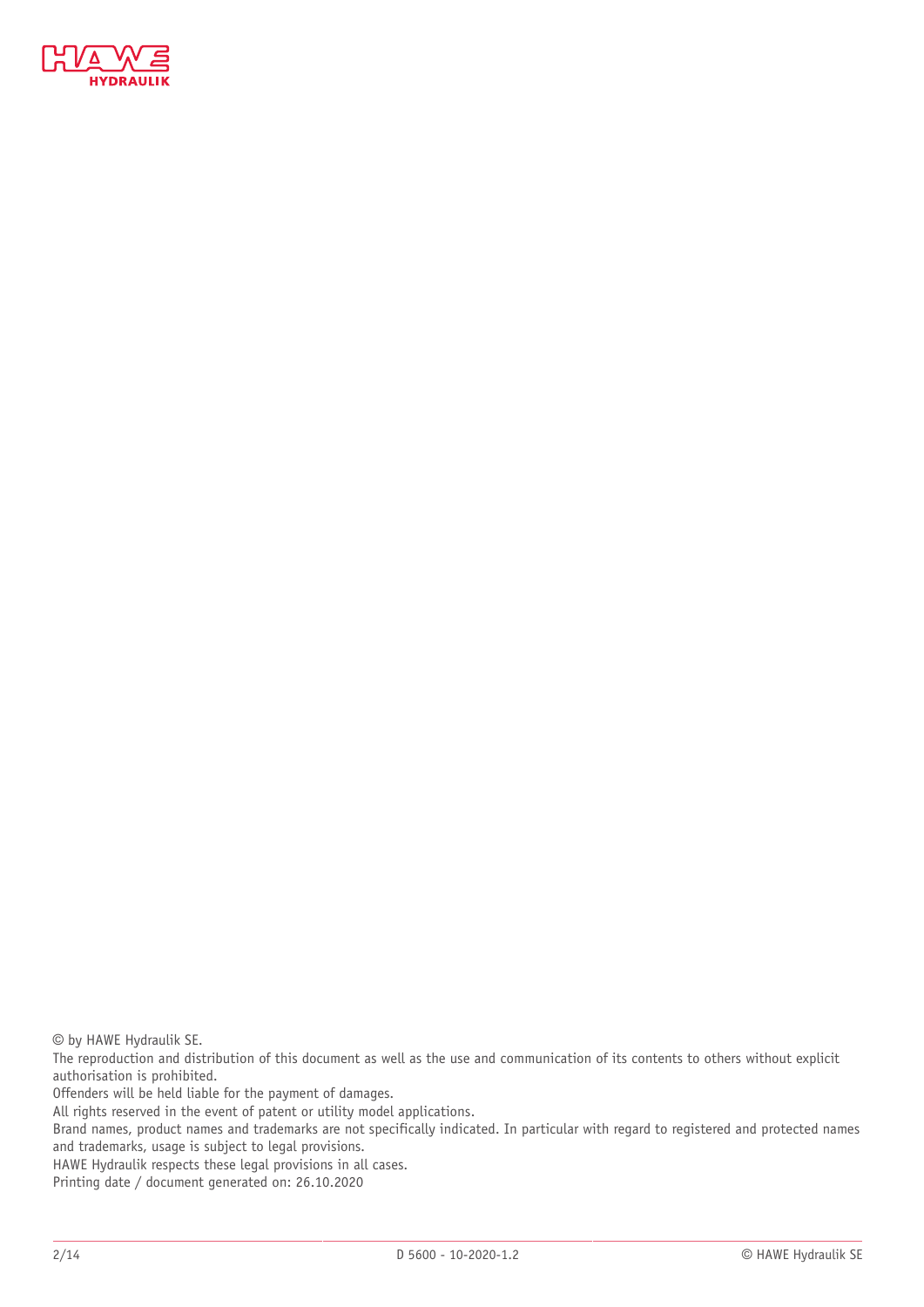

# Contents

| $\mathbf{1}$                               |  |
|--------------------------------------------|--|
| $\overline{2}$<br>2.1<br>2.2<br>2.3        |  |
| $\overline{3}$                             |  |
| $\overline{4}$<br>4.1<br>4.2               |  |
| 5 <sup>1</sup><br>5.1<br>5.2<br>5.3<br>5.4 |  |
| $6\overline{6}$<br>6.1                     |  |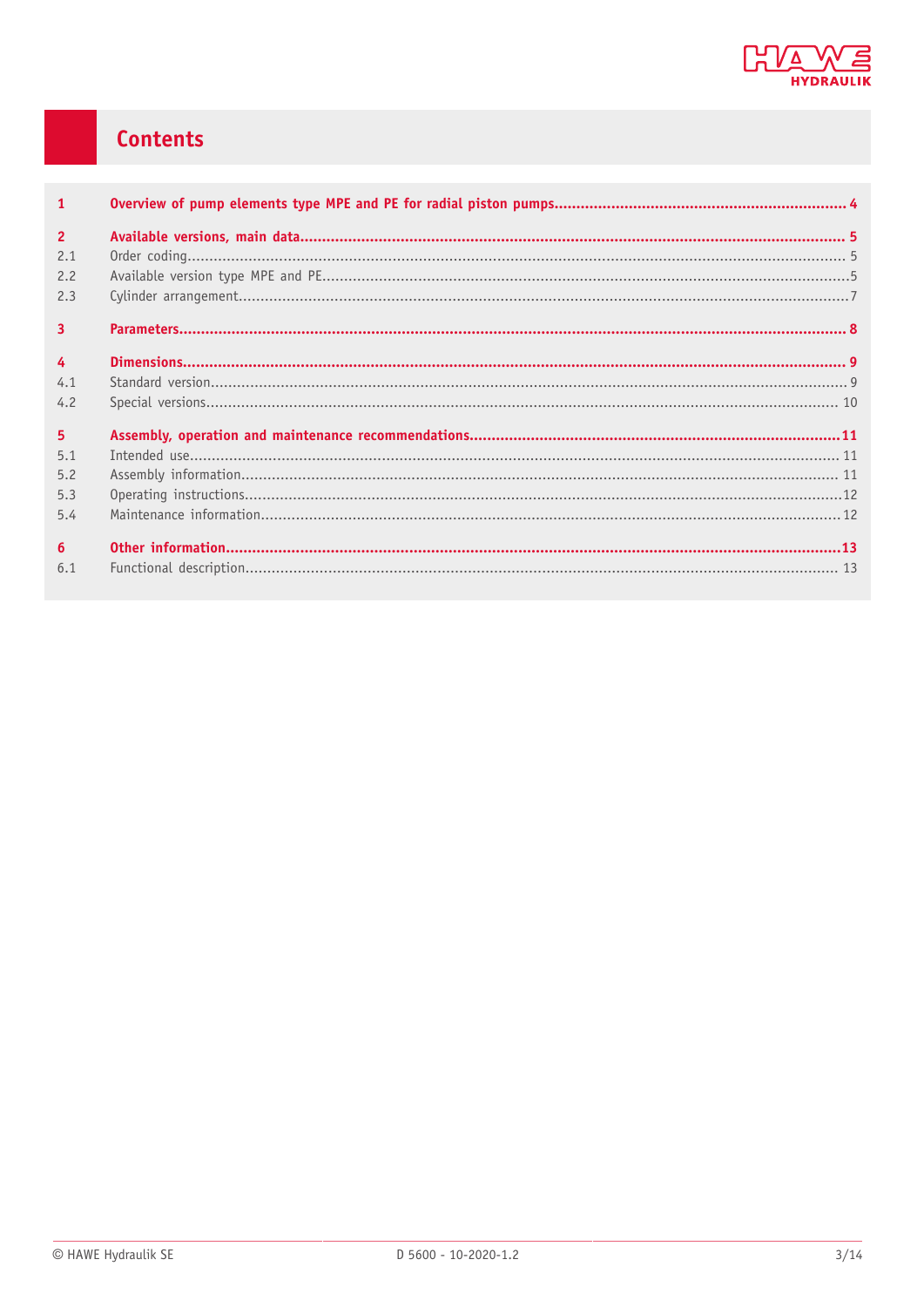

## <span id="page-3-0"></span>**1 Overview of pump elements type MPE and PE for radial piston pumps**

The pump elements type MPE and PE deliver lubricating hydraulic fluids while simultaneously generating a counter-pressure opposing the load resistance of a connected consumer.

The pump elements type MPE and PE are the cornerstone of all HAWE radial piston pumps.

High-pressure pumps for various requirements can be constructed using pump elements and suitable drive components.

#### **Features** and **benefits:**

- available as individual unit
- universal usage
- suited to high pressures of up to 700 bar

#### **Intended applications:**

- Machine tools
- Devices for workpiece clamping
- Hydraulic tools



Pump element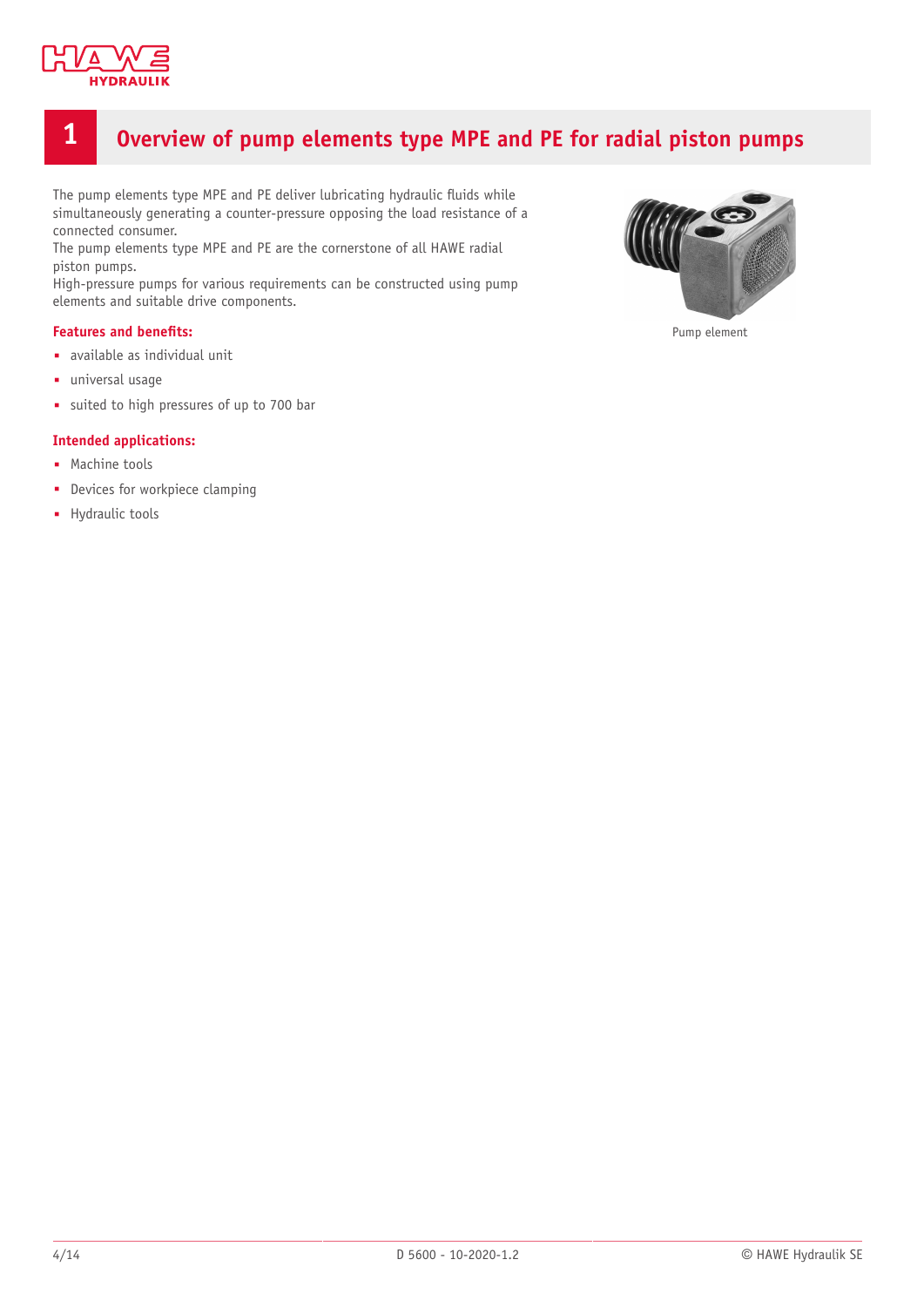

# <span id="page-4-0"></span>**2 Available versions, main data**

### <span id="page-4-1"></span>**2.1 Order coding**

**Order coding example:**

| <b>MPE</b>  | 5 <sub>1</sub> | – HC                   |           |
|-------------|----------------|------------------------|-----------|
|             |                | Supplement             | "Table 2" |
|             |                | <b>Piston diameter</b> |           |
| <b>Type</b> |                | "Table 1"              |           |

### <span id="page-4-2"></span>**2.2 Available version type MPE and PE**

#### <span id="page-4-3"></span>**Table 1 Type**

| <b>Type</b> | Piston $\varnothing$ | Geometric<br>displacement<br>Vg $(cm3/rev)$ | <b>Flow rate</b><br>$Q$ (lpm) $*$ |          | Piston force in<br>stroke direction<br>per $1 bar(N)$ | Power required<br>per 100 bar (kW) | $p_{max}$ (bar) |     |
|-------------|----------------------|---------------------------------------------|-----------------------------------|----------|-------------------------------------------------------|------------------------------------|-----------------|-----|
|             |                      |                                             | 1450 rpm                          | 2850 rpm |                                                       | 1450 rpm                           | 2850 rpm        |     |
| <b>MPE</b>  | 4                    | 0.062                                       | 0.09                              | 0.18     | 1.26                                                  | 0.018k                             | 0.033 k         | 700 |
|             | 5                    | 0.096                                       | 0.14                              | 0.27     | 1.96                                                  | 0.026k                             | 0.050 k         | 700 |
|             | 6                    | 0.14                                        | 0.2                               | 0.4      | 2.83                                                  | 0.036k                             | 0.073 k         | 700 |
|             | $\overline{7}$       | 0.19                                        | 0.28                              | 0.54     | 3.85                                                  | 0.050k                             | 0.10k           | 700 |
|             | 8                    | 0.25                                        | 0.36                              | 0.71     | 5.03                                                  | 0.070 k                            | 0.13k           | 700 |
|             | 9                    | 0.31                                        | 0.45                              | 0.89     | 6.36                                                  | 0.087k                             | 0.17k           | 550 |
| <b>PE</b>   | 6                    | 0.21                                        | 0.3                               | 0.6      | 2.83                                                  | 0.055 k                            | 0.12k           | 700 |
|             | $\overline{7}$       | 0.29                                        | 0.4                               | 0.8      | 3.90                                                  | 0.07k                              | 0.16k           | 700 |
|             | 8                    | 0.38                                        | 0.5                               | 1.0      | 5.03                                                  | 0.09k                              | 0.18k           | 700 |
|             | 10                   | 0.59                                        | 0.8                               | 1.6      | 7.85                                                  | 0.15k                              | 0.29k           | 560 |
|             | 12                   | 0.84                                        | 1.2                               | 2.4      | 11.3                                                  | 0.22k                              | 0.44k           | 390 |
|             | 13                   | 1.0                                         | 1.45                              | 2.8      | 13.3                                                  | 0.26k                              | 0.52k           | 330 |
|             | 14                   | 1.15                                        | 1.7                               | 3.3      | 15.4                                                  | 0.31k                              | 0.63k           | 290 |
|             | 15                   | 1.32                                        | 1.9                               | 3.7      | 17.7                                                  | 0.35k                              | 0.70k           | 250 |
|             | 16                   | 1.52                                        | 2.2                               | 4.2      | 20.0                                                  | 0.43k                              | 0.84k           | 220 |

 $k =$  Correction factor for number of cylinders and non-uniformity

- **\*** At full stroke  $h_{max}$  and  $\eta_{vol.} \approx 0.95$ 
	- $MPE: h_{max} = 5$  mm
	- **• PE:**  $h_{max} = 7.6$  mm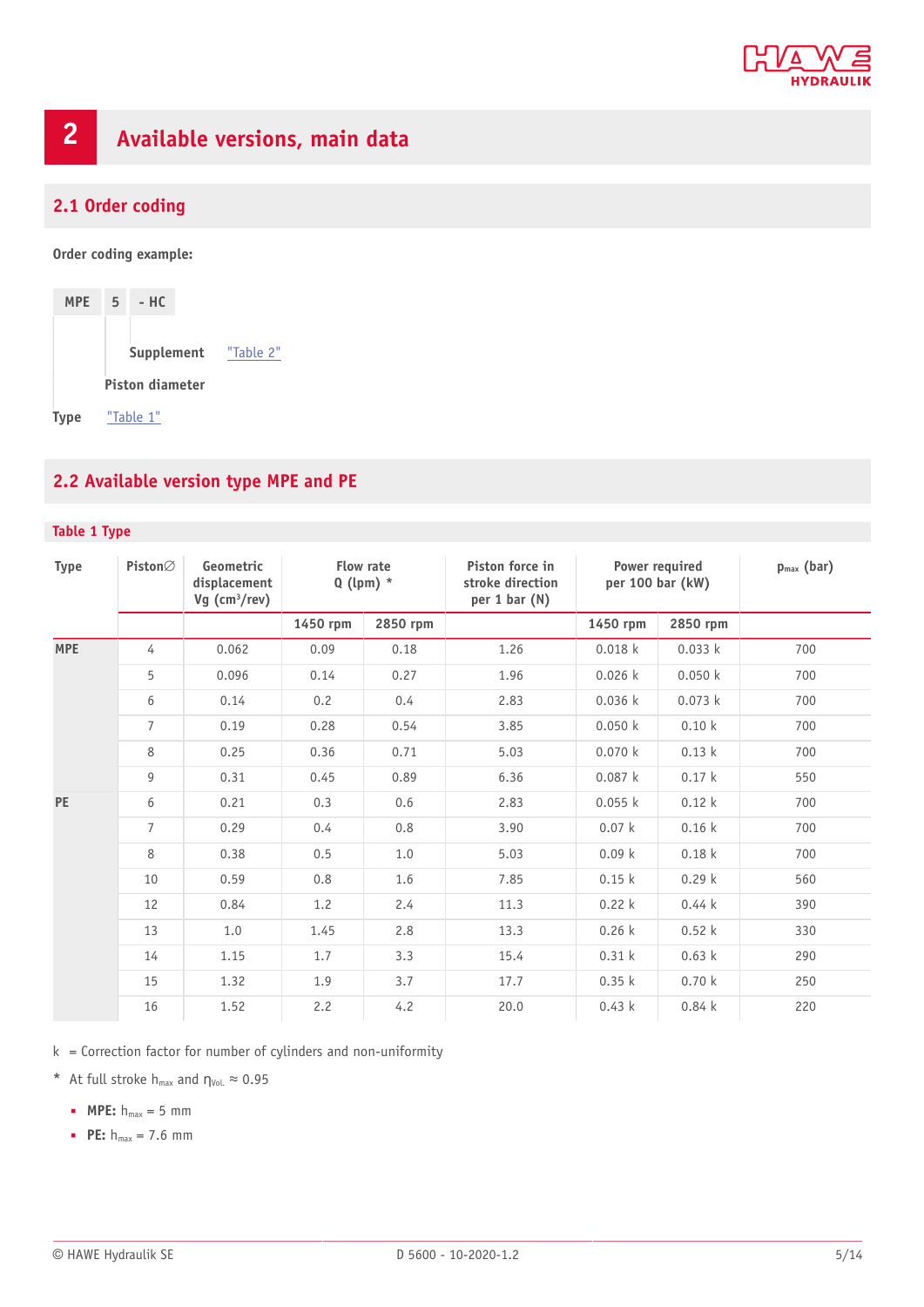

### **O** NOTE

The max. permissible operating pressure refers to the pump element itself. The lifetime-limiting variable generally depends on the load on the bearings (in combination with radial ball bearings). Observe permissible shaft load. Lifetime of bearings:

$$
L_h = \left( \frac{\pi \cdot c_{dyn} \cdot \eta_{mechan} \cdot e}{50 \cdot V_g \cdot p} \right)^3 \, \cdot \, \frac{10^6}{n \cdot 60}
$$

Operating pressure with desired lifetime of bearings:

$$
p = \frac{\pi \cdot c_{\text{dyn}} \cdot \eta_{\text{mechan}} \cdot e}{1.96 \cdot V_g \cdot \sqrt[3]{L_h \cdot n}}
$$

 $L_h$  = Lifetime in h

| $C_{dyn.}$   | $=$ Dynamic load capacity of bearing in N  |
|--------------|--------------------------------------------|
| n<br>mechan. | $=$ Mechanical efficiency (approx. 0.85)   |
| e            | $=$ Eccentricity in mm                     |
| Vq           | $=$ Displacement volume in cm <sup>3</sup> |
| р            | $=$ Operating pressure in bar              |
| n            | $=$ Rotation speed in rpm                  |
|              |                                            |

#### <span id="page-5-0"></span>**Table 2 Special versions**

| <b>Type</b>                                                              | Order coding<br><b>Version</b><br>example |                                                                | <b>Note</b>                                                                                                                             |  |  |  |  |
|--------------------------------------------------------------------------|-------------------------------------------|----------------------------------------------------------------|-----------------------------------------------------------------------------------------------------------------------------------------|--|--|--|--|
| PE 6-HFA<br>PE 7-HFA<br>PE 8-HFA<br><b>PE 10-HFA</b><br><b>PE 12-HFA</b> | PE 10-HFA                                 | For low-viscosity fluids<br>(e.g. HFA or conditioned water)    | Surface nitrided<br>Reduced efficiency due to low viscosity<br>For dimensions, see Standard version                                     |  |  |  |  |
| <b>MPE 49-PYD</b><br>PE 616-PYD                                          | MPE 4-PYD                                 | With seals made from FKM (Viton)                               | For dimensions, see Standard version                                                                                                    |  |  |  |  |
| <b>MPE 49-AT</b><br>PE 616-AT                                            | <b>PE 12-AT</b>                           | With seals made from EPDM<br>(e.g. for brake fluid or Skydrol) | For dimensions, see Standard version                                                                                                    |  |  |  |  |
| <b>MPE 49-HC</b>                                                         | MPE 6-HC                                  | Without suction strainer                                       | The hydraulic fluid must be filtered using a<br>wire mesh with a mesh size of 0.5 mm (as per<br>ISO 4783-2) as the minimum requirement. |  |  |  |  |
| MPE 49-HC compl.<br>PE 616-HC34 compl.<br>PE 616-HC32 compl.             | MPE 6-HC compl.                           | With additional suction pipe                                   | Used e.g. with type $HC(W)$ as per D 7900 with<br>horizontal arrangement                                                                |  |  |  |  |
| PE 616-HKL compl.                                                        | PE 12-HKL compl.                          | With additional suction pipe                                   | Used e.g. with type $HKL(W)$ as per D 7600-3L                                                                                           |  |  |  |  |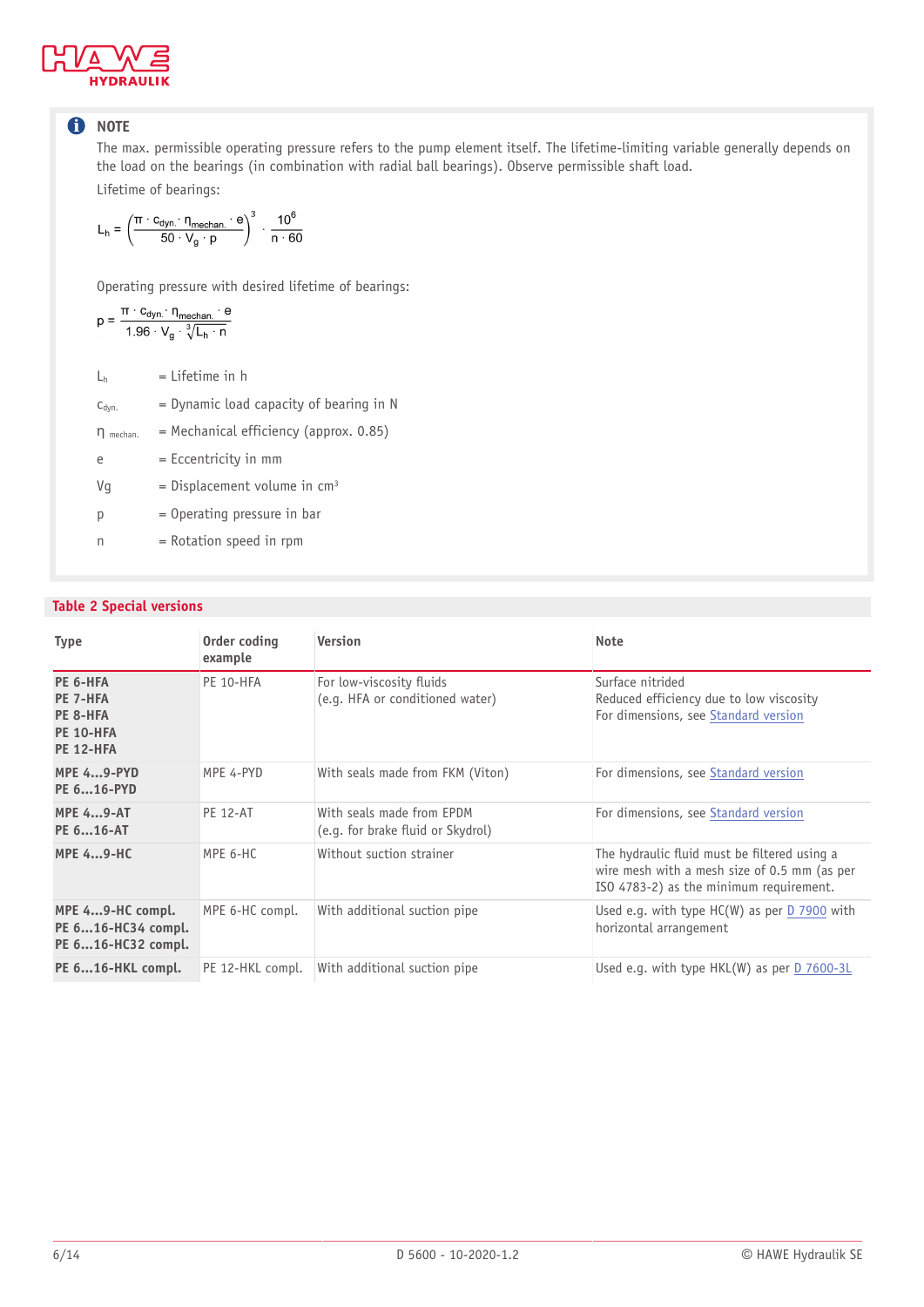

## <span id="page-6-0"></span>**2.3 Cylinder arrangement**

| Number of<br>cylinders | Correction factor k |             |
|------------------------|---------------------|-------------|
| $\,1$                  | $\overline{3}$      | Æ<br>₩      |
| $\overline{c}$         | $1.5\,$             | $\pm$       |
| $3 - 4$                | $\,1\,$             | Ŧ<br>e<br>⊗ |
| $5 - 7$                | $\,1\,$             |             |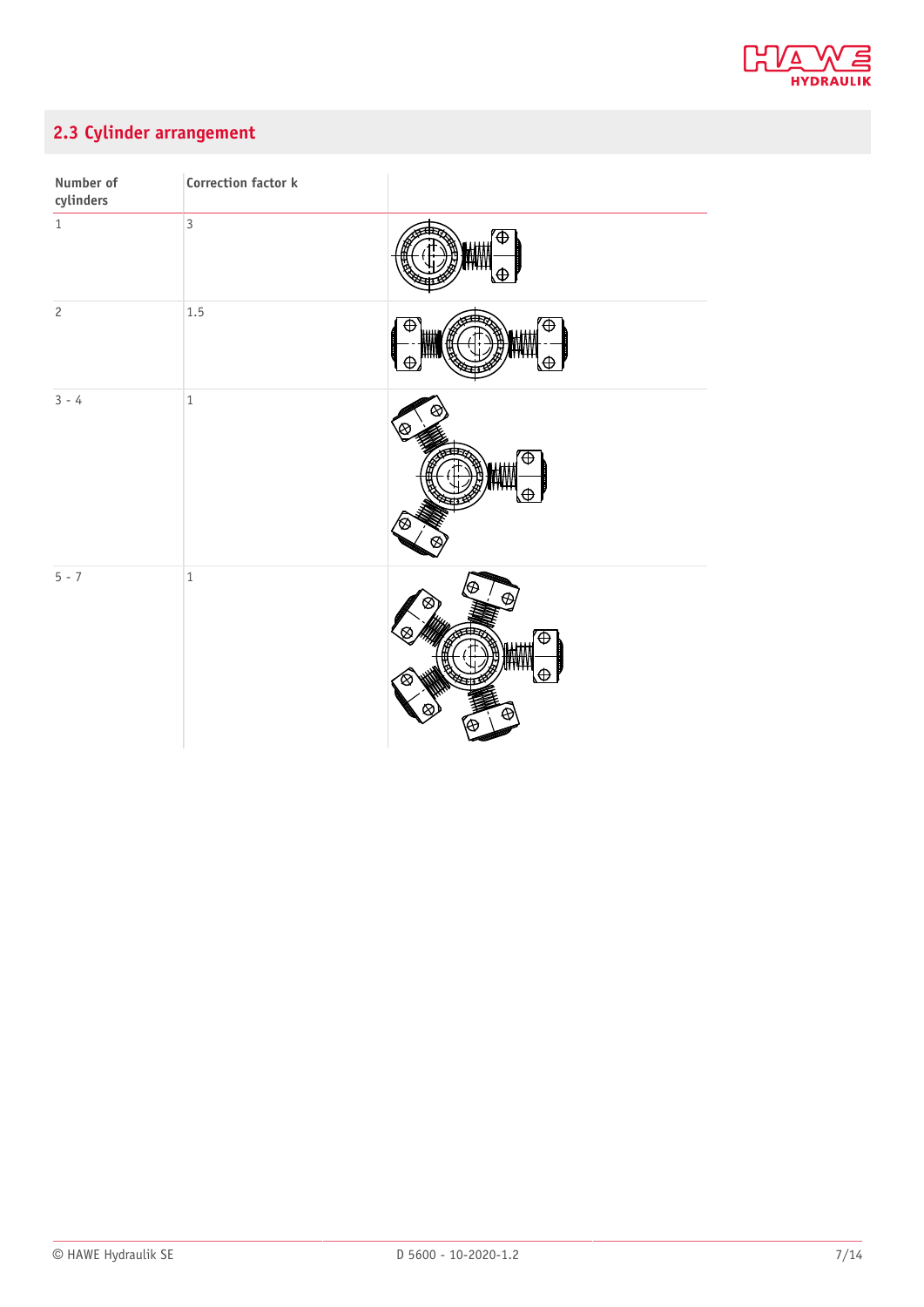

# <span id="page-7-0"></span>**3 Parameters**

### **General information**

| Description                  | Pump element                                                                                                                                                                                                                                                                                                                                                                                                                                             |
|------------------------------|----------------------------------------------------------------------------------------------------------------------------------------------------------------------------------------------------------------------------------------------------------------------------------------------------------------------------------------------------------------------------------------------------------------------------------------------------------|
| Design                       | Valve-controlled pump element                                                                                                                                                                                                                                                                                                                                                                                                                            |
| <b>Installation position</b> | As desired<br>The suction valve inlet of the pump element must be entirely below the oil level to prevent<br>any air being drawn in. The piston and roller bearings must be fully immersed under the oil<br>level during continuous operation to ensure continuous lubrication.                                                                                                                                                                          |
| <b>Material</b>              | Steel; hardened, ground functional inner parts                                                                                                                                                                                                                                                                                                                                                                                                           |
| Hydraulic fluid              | Hydraulic oil: according to DIN 51 524 Part 1 to 3; ISO VG 10 to 68 according to DIN 51 519<br>Viscosity range: min. approx. 4; max. approx. 800 mm $\frac{2}{s}$<br>Optimal operating range: approx. 10  500 mm <sup>2</sup> /s<br>Also suitable for biologically degradable pressure fluids type HEPG (polyalkylene glycol) and<br>HEES (synthetic ester) at operating temperatures up to approx. +70°C.                                               |
| cleanliness level            | Recommended purity as per ISO 4406, see oil recommendations D 5488/1                                                                                                                                                                                                                                                                                                                                                                                     |
| <b>Temperatures</b>          | Ambient: approx. -40  +80 $\degree$ C, Fluid: -25  +80 $\degree$ C, Note the viscosity range!<br>Start temperature: down to -40°C is permissible (observe start viscosities!),<br>as long as the steady-state temperature is at least 20K higher during subsequent operation.<br>Biologically degradable pressure fluids: Observe manufacturer's specifications. By considera-<br>tion of the compatibility with seal material not over $+70^{\circ}$ C. |

#### **Pressure and volumetric flow**

| <b>Operating pressure</b> | $p_{max}$ = 700 bar<br>(loss of efficiency at $p \le 20$ bar)                                                                                                                                        |
|---------------------------|------------------------------------------------------------------------------------------------------------------------------------------------------------------------------------------------------|
| <b>Efficiency</b>         | $\eta_{\text{vol}} \sim 0.95$                                                                                                                                                                        |
| <b>Volumetric flow</b>    | See Chapter 2.2, "Available version type MPE and PE"                                                                                                                                                 |
| Perm. stroke frequency    | $min. 200$ rpm<br>max. 2850 rpm<br>Below min. stroke frequency: volumetric efficiency will drop swiftly.<br>Above max. stroke frequency: suction problems may occur (with small cylinder diameters). |
|                           |                                                                                                                                                                                                      |
| Weight                    |                                                                                                                                                                                                      |
|                           |                                                                                                                                                                                                      |
| MPE 4  9                  | 90q                                                                                                                                                                                                  |

| $\cdots$ $\cdots$ $\cdots$ | vv u |
|----------------------------|------|
| PE 6  16                   | 300q |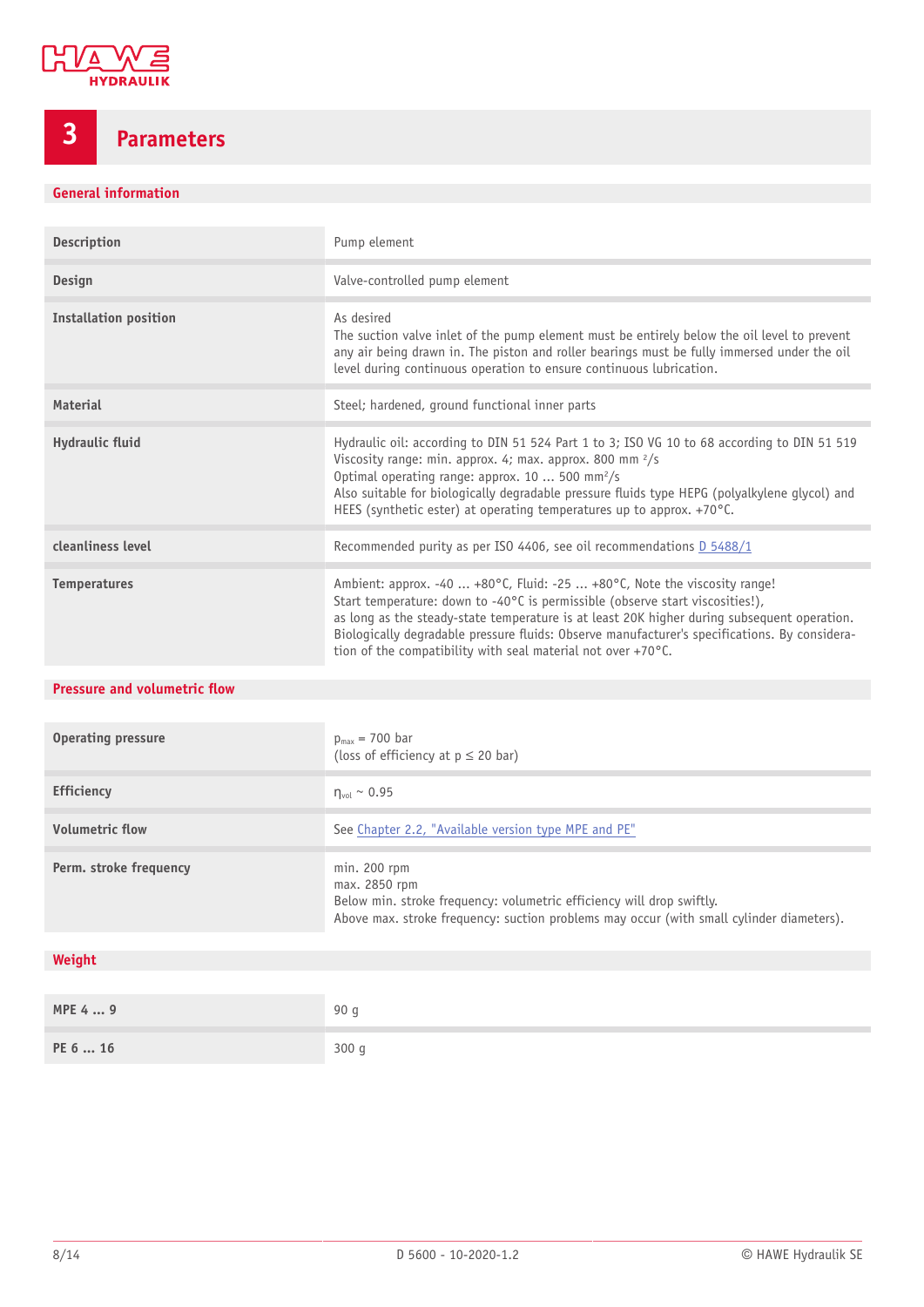

# <span id="page-8-0"></span>**4 Dimensions**

<span id="page-8-1"></span>All dimensions in mm, subject to change.

### **4.1 Standard version**

### **MPE, PE**



1 O-ring

| <b>Type</b> | В  | н               |      | Ød             | e            | f    | $g \pm 0.1$ |      |      | m    | n                       | $0$ -ring<br>NBR 90 Shore |
|-------------|----|-----------------|------|----------------|--------------|------|-------------|------|------|------|-------------------------|---------------------------|
| MPE 4  9    | 32 | $19.7 - 0.04$   | 16   | $\overline{3}$ | $2.5 + 0.05$ | 18.5 | 24          | 11   | 20   | 8    | $M6 - 8.8$<br>(9 Nm)    | 8x2                       |
| PE 6  16    | 50 | $31.7 \pm 0.02$ | 22.9 | 6              | $3.8 + 0.05$ | 26   | 35          | 18.1 | 30.2 | 12.5 | M10-8.8<br>$(48$ Nm $)$ | 12.37x2.62                |

### **O** NOTE

- The max. permissible piston stroke must not be exceeded.
- With type MPE: e = 3 mm possible if  $\emptyset D = 47$  mm and L = 46.5 (±0.1 mm). The values for the power required (see [Chapter 2.2,](#page-4-2) "Available version type MPE and PE") should then be multiplied by a factor of 1.2.
- Observe reference dimension L to prevent damage to the suction valve (piston dead centre too low).

If roller bearing diameter D differs: recalculate distance:

$$
L \pm 0, 1 = e + \frac{D}{2} + I (mm)
$$

| <b>Type</b> | <b>Eccentric bearing</b><br><b>DIN 628</b> | ØD | <b>Distance</b><br>$L \pm 0.1$ |
|-------------|--------------------------------------------|----|--------------------------------|
| <b>MPE</b>  | 3204                                       | 47 | 46                             |
| PE          | 3205                                       | 52 | 60                             |
| PE          | 3206                                       | 62 | 65                             |
| PE          | 3207                                       | 72 | 70                             |
| PE          | 3208                                       | 80 | 74                             |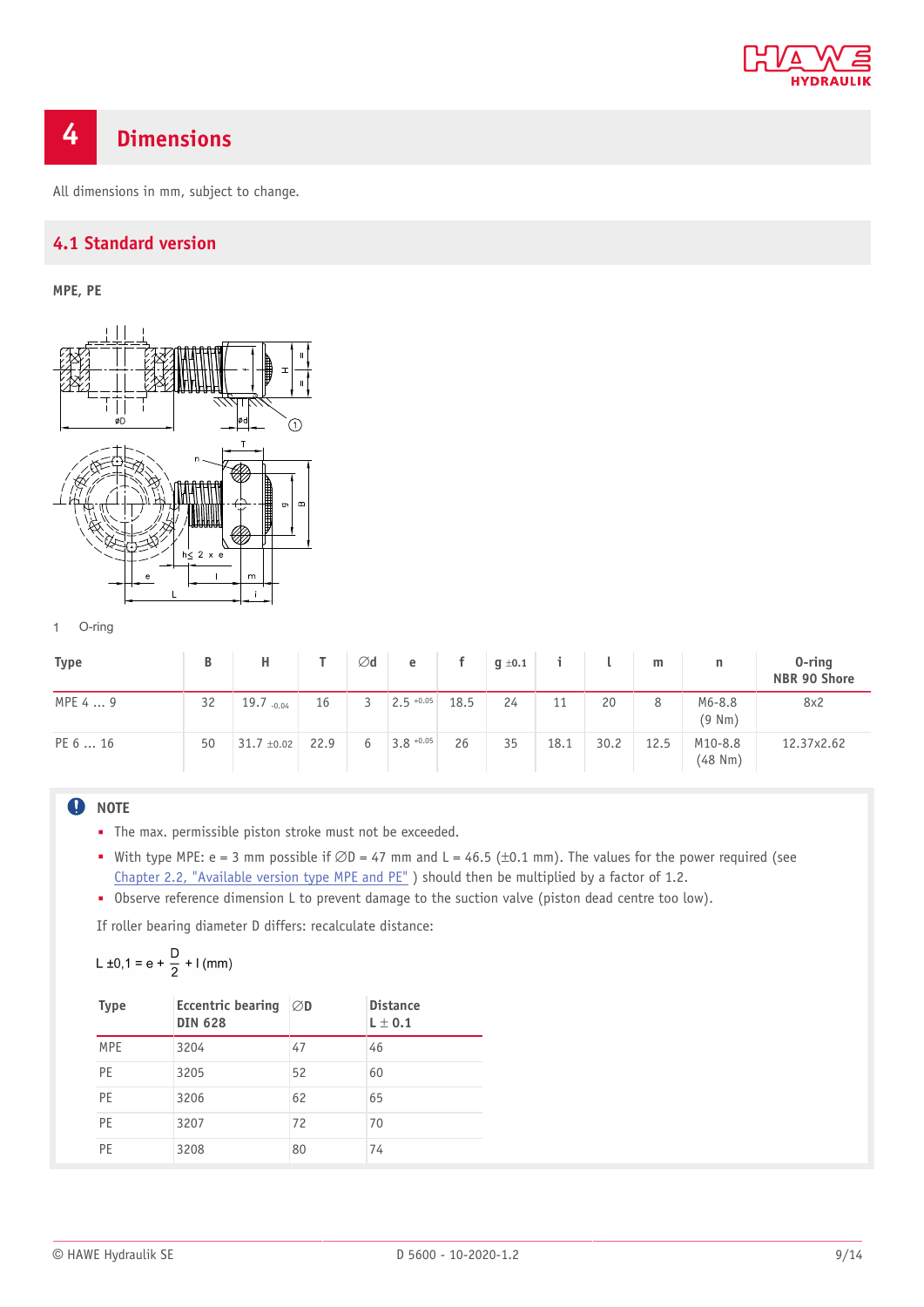

### <span id="page-9-0"></span>**4.2 Special versions**

### **Version without suction pipe:**

**MPE..- HC PE..-HC**



#### **Version with additional suction pipe:**

**MPE..- HC compl. PE..-HC (HKL) compl.**



1 Can be installed to right and left

| Type               | a  | b  | c   | $\varnothing$ d | $\alpha$     |                      |
|--------------------|----|----|-----|-----------------|--------------|----------------------|
| MPE 49-HC compl.   | 74 | 8  | 39  | 6x0.8           | 45°          | $4x$ M $3x6$         |
| PE 616-HC34 compl. | 70 | 13 | 100 | 8x1             | $30^{\circ}$ | 4x M5x10             |
| PE 616-HC32 compl. | 80 | 20 | 55  | 12x1            | $60^\circ$   | 2x M5x16<br>2x M5x25 |
| PE 616-HKL compl.  | 47 | 13 | 45  | 8x1             | 45°          | 4x M5x10             |

All other dimensions See ["Standard](#page-8-1) version"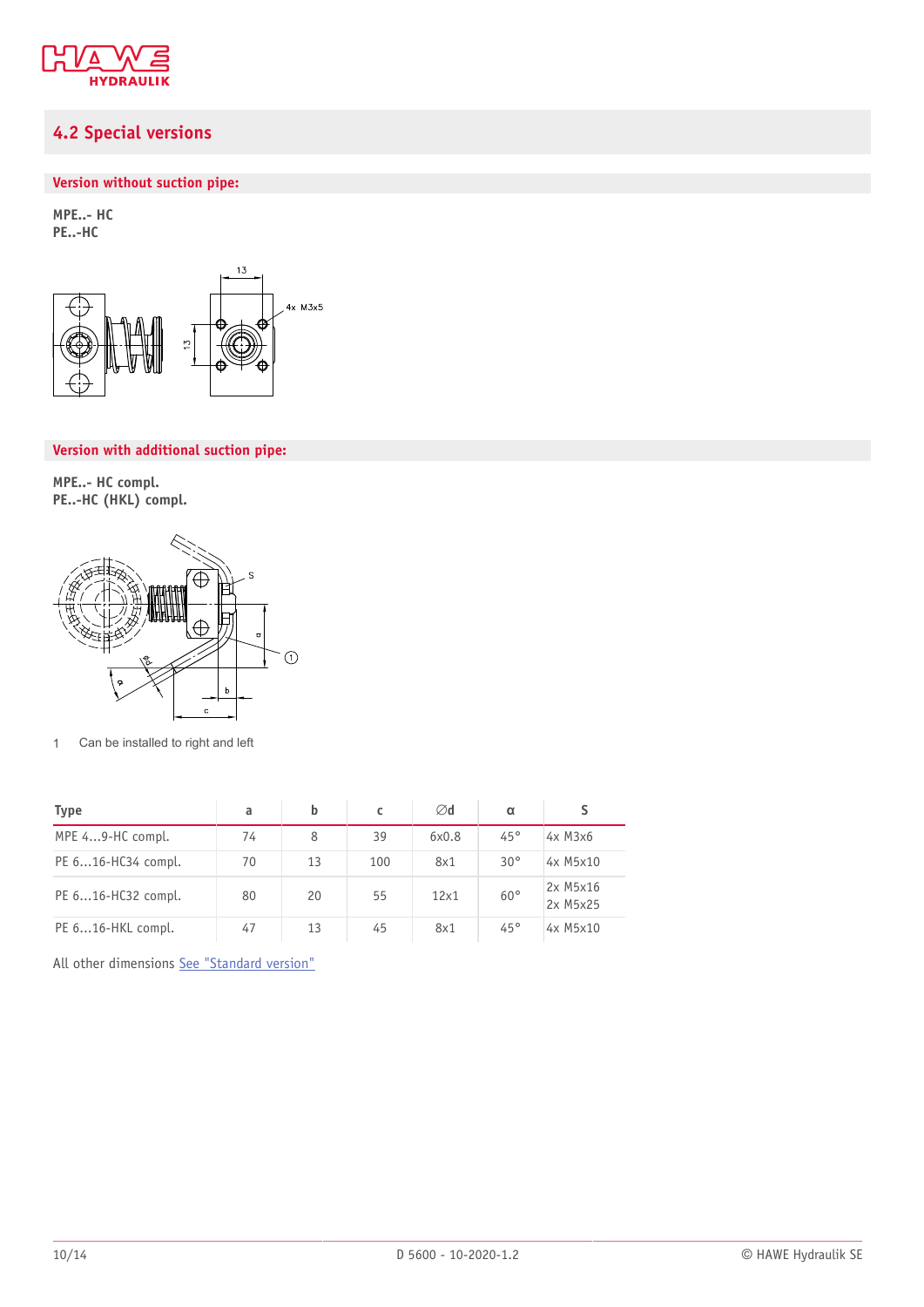

# <span id="page-10-0"></span>**5 Assembly, operation and maintenance recommendations**

### <span id="page-10-1"></span>**5.1 Intended use**

This pump is exclusively intended for hydraulic applications (fluid engineering).

The user must observe the safety measures and warnings in this documentation.

#### **Essential requirements for the product to function correctly and safely:**

- All information in this documentation must be observed. This applies in particular to all safety measures and warnings.
- The product must only be assembled and put into operation by qualified personnel.
- The product must only be operated within the specified technical parameters. The technical parameters are described in detail in this documentation.
- All components must be suitable for the operating conditions in the event of application in an assembly.
- The operating and maintenance manual of the components, assemblies and the specific complete system must also always be observed.

If the product can no longer be operated safely:

- 1. Remove the product from operation and mark it accordingly.
- <span id="page-10-2"></span>✓ It is then not permitted to continue using or operating the product.

### **5.2 Assembly information**

#### **DANGER**

**Risk to life caused by sudden movement of the hydraulic drives when dismantled incorrectly!** Risk of serious injury or death.

- Depressurise the hydraulic system.
- Perform safety measures in preparation for maintenance.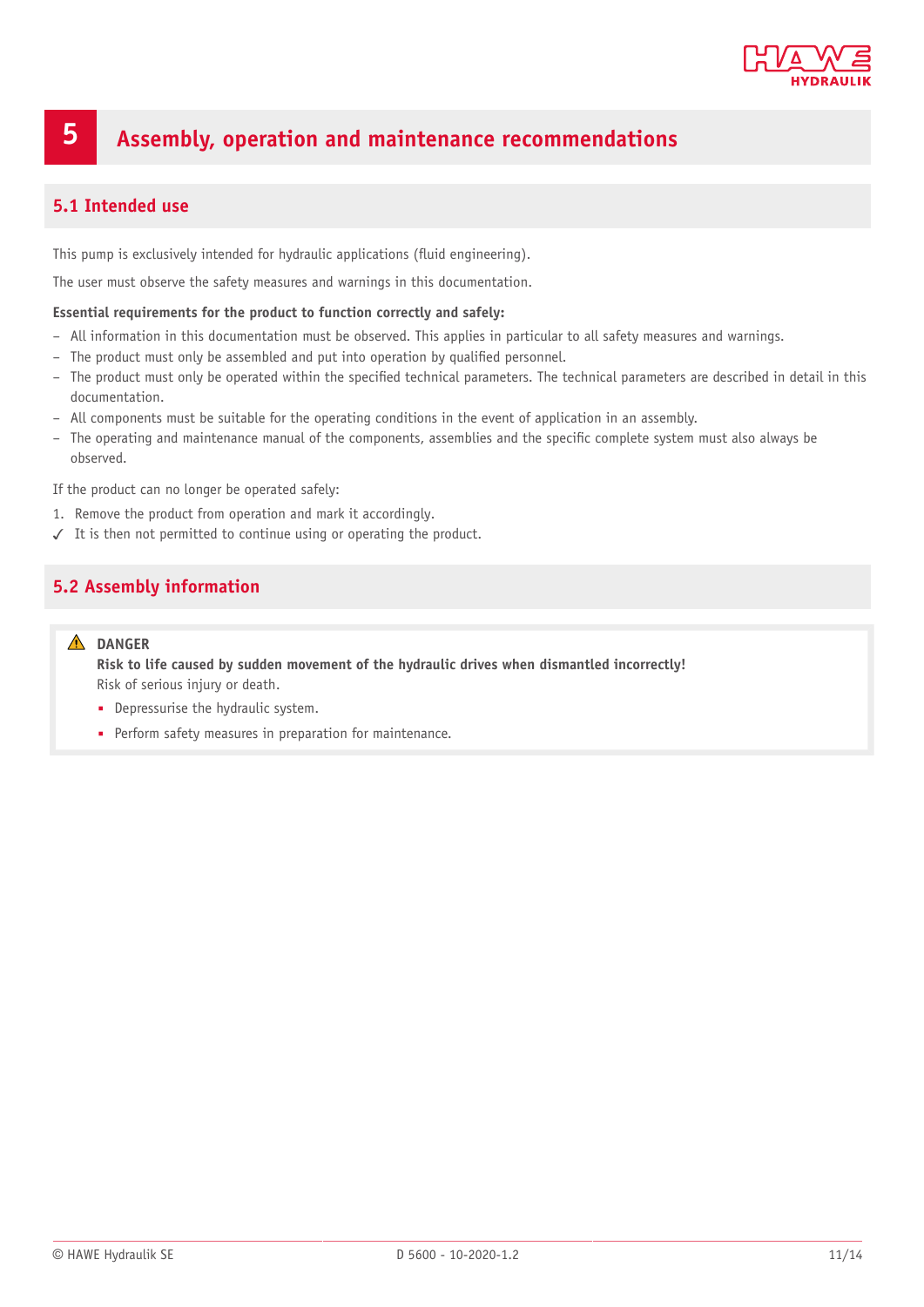

### <span id="page-11-0"></span>**5.3 Operating instructions**

#### **Purity** and **filtering** of the hydraulic fluid

Fine contamination can significantly impair the function of a hydraulic component. Contamination can cause irreparable damage.

#### **Examples of 'ne contamination include:**

- Swarfs
- Rubber particles of hoses and seals
- Dirt due to mounting and maintenance
- Mechanical debris
- Chemical ageing of the hydraulic fluid

#### **Q** NOTE

Fresh hydraulic fluid from the drum does not always have the necessary degree of purity. Before using hydraulic fluid, filter it.

Adhere to the cleanliness level of the hydraulic fluid in order to maintain faultless operation. (Also see cleanliness level in Chapter 3, ["Parameters"](#page-7-0))

<span id="page-11-1"></span>Additionally applicable document: [D 5488/1](http://downloads.hawe.com/5/4/D54881-en.pdf) Oil recommendations

### **5.4 Maintenance information**

This product is maintenance-free.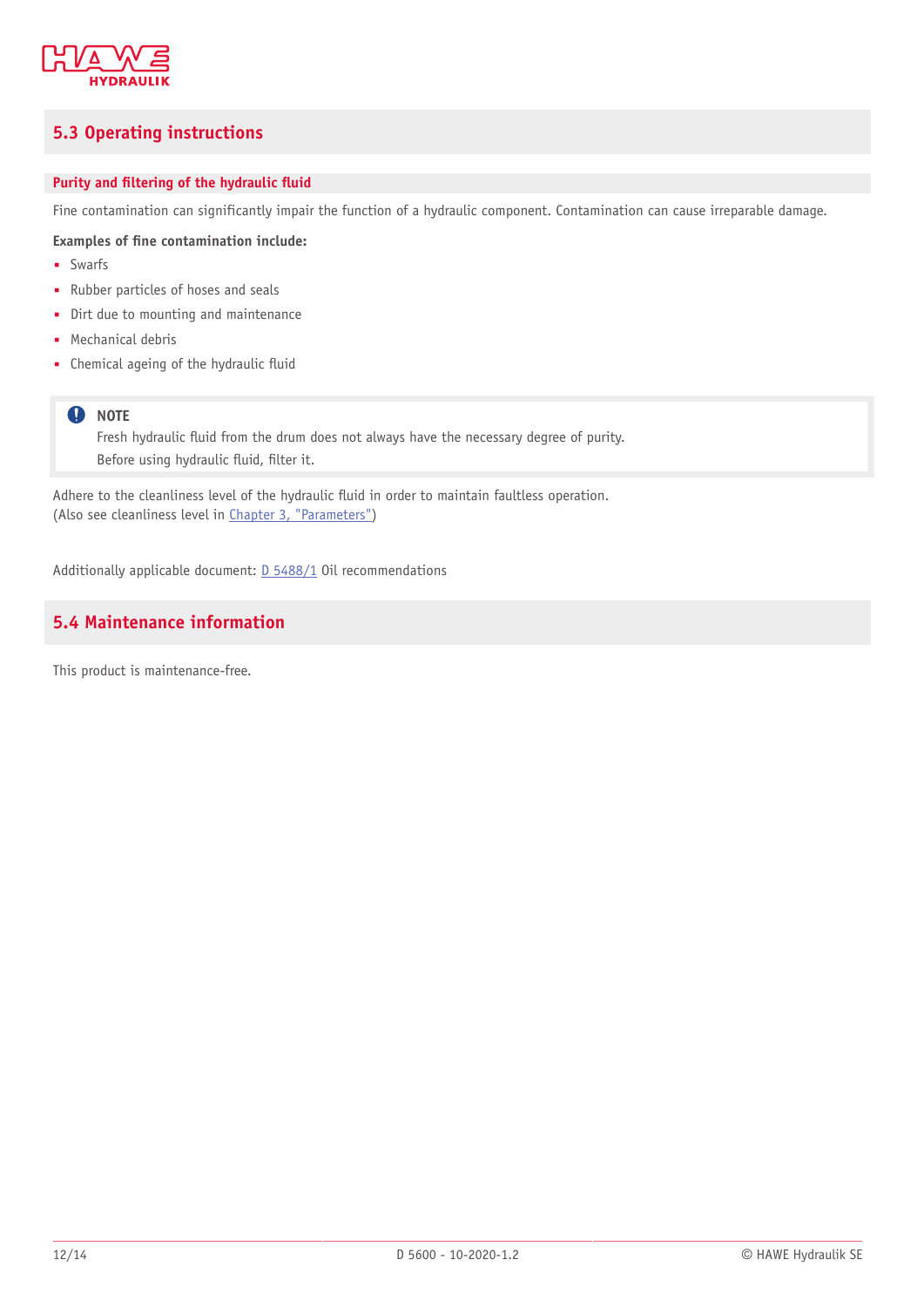

# <span id="page-12-0"></span>**6 Other information**

### <span id="page-12-1"></span>**6.1 Functional description**

Drive type: motor via rotating shaft

Shaft rotation direction: any (direction of delivery remains unchanged)

A roller bearing is mounted eccentrically on the shaft. The outer race of the bearing acts on the back of the pump element.

This generates the lifting movement in conjunction with the return spring.

The flow rate is controlled by automatic suction and pressure control valves in the housing of the pump element.



- 1 Oil level
- 2 Suction side
- 3 Eccentricity
- 4 To pressure line
- 5 Pump element